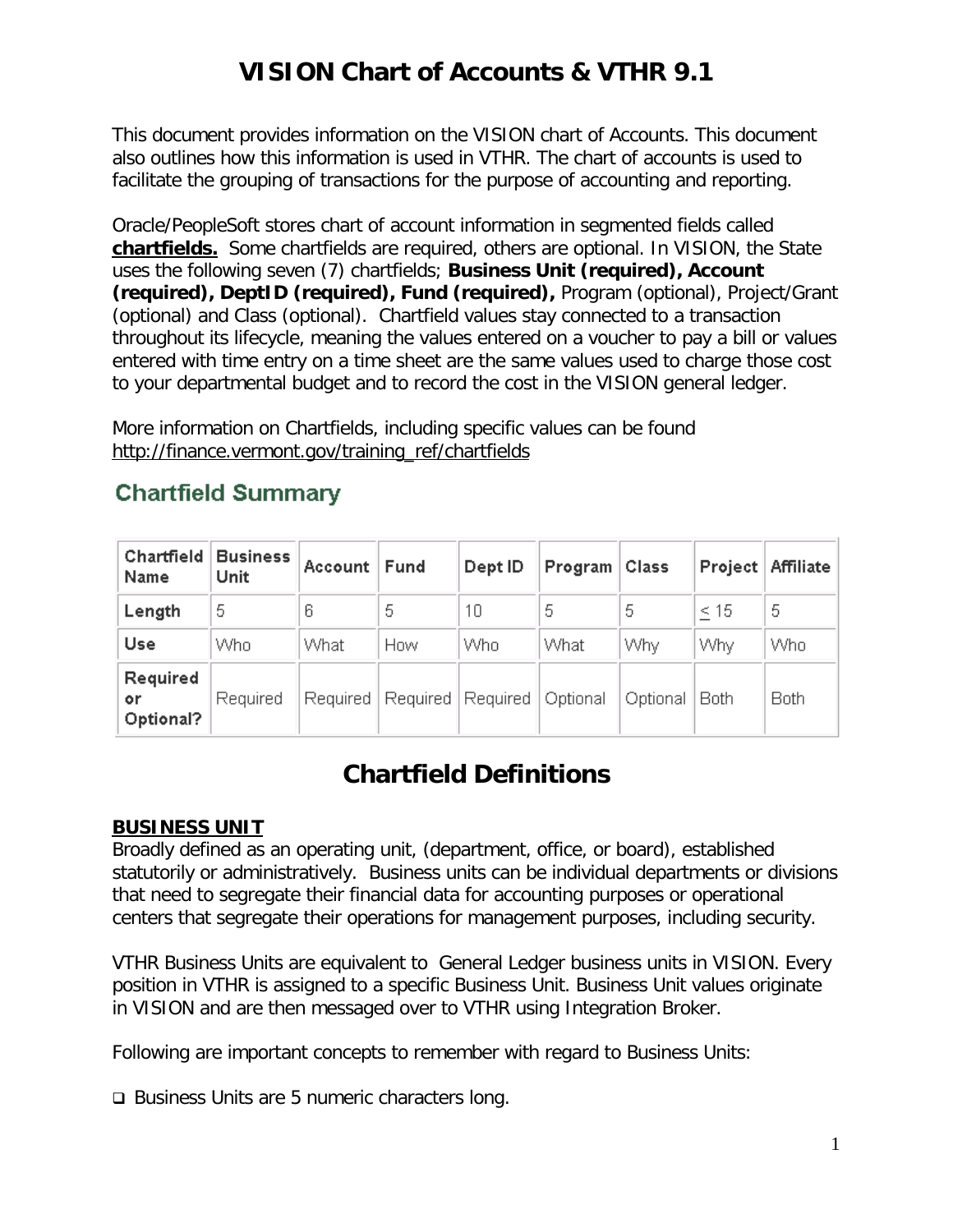- □ Business Units are logically grouped in ranges to facilitate tree building and maintenance, as well as to allow spacing for future Business Unit additions.
- $\Box$  The first two digits indicate the following:

| <b>General Government</b>      | 01 |
|--------------------------------|----|
| Protection Persons, etc.       | 02 |
| <b>Human Services</b>          | 03 |
| <b>Employment and Training</b> | 04 |
| (Labor)                        |    |
| <b>General Education</b>       | 05 |
| <b>Natural Resources</b>       | 06 |
| Commerce and Development       | 07 |
| Transportation                 | 08 |
| <b>Component Units</b>         | ng |

### **DEPARTMENT (Dept ID)**

The DeptID ChartField contains the operational unit subdivisions.

#### **Chartfield Numbering Scheme:**

- DeptID's are 10 characters long and numeric.
- The first four digits are the same as the **LAST** four of the Business Unit number.

Only Dept IDs that contain personal service (employee related) costs are in VTHR. Every position in VTHR is assigned a Dept ID. Dept ID values originate in VISION and are then messaged over to VTHR using Integration Broker.

As an example of Dept ID, a listing for BU 01120 (Human Resources) is below:

| Dept ID    | <b>Description</b>                   |
|------------|--------------------------------------|
| 1120010100 | <b>Fiscal &amp; Information Mgmt</b> |
|            |                                      |
| 1120010300 | Classification                       |
| 1120010400 | Labor Relations                      |
| 1120010500 | Human Resource Development           |
| 1120010600 | <b>Commissioner's Office</b>         |
| 1120010700 | Legal                                |
| 1120010800 | Recruitment                          |
| 1120010900 | Help Desk/Change Management          |
| 1120011000 | AoA HR                               |
| 1120012000 | <b>HRIS</b>                          |
| 1120016000 | Workforce Development - Ops          |
| 1120016100 | WD Special Fund - VPM                |
| 1120016200 | <b>WD Special Fund - SPD</b>         |
| 1120016300 | <b>WD Special Fund - Electives</b>   |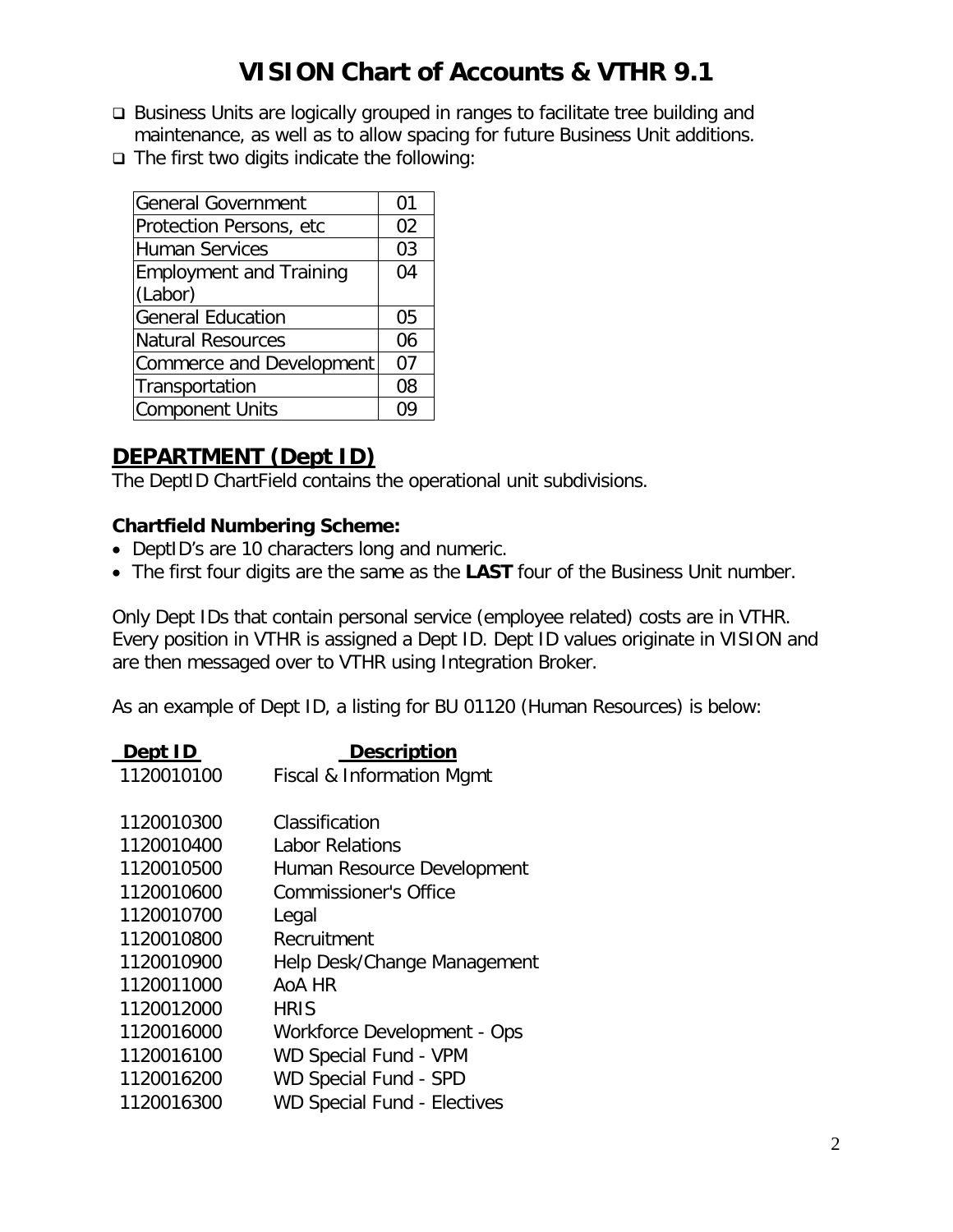| 1120016350 | WD Special Fund - On-line             |
|------------|---------------------------------------|
| 1120016400 | WD Special Fund - Facilities          |
| 1120016500 | WD Special Fund - Consulting          |
| 1120020000 | TUITION ASSISTANCE PROGRAM            |
| 1120020100 | <b>Tuition Assistance Admin.</b>      |
| 1120020200 | Non-Management Tuition Program        |
| 1120020300 | <b>Supervisor Tuition Program</b>     |
| 1120020400 | <b>Exempt Tuition Program</b>         |
| 1120030000 | DEPENDENT CARE PROGRAM                |
| 1120030100 | Dependent Care Administration         |
| 1120030200 | Child Care Program                    |
| 1120030300 | Elder Care Program                    |
| 1120040000 | HR CONFERENCE ACCOUNT                 |
| 1120050000 | <b>Employee Benefits</b>              |
| 1120060000 | <b>Workforce Planning/Employ Svcs</b> |
| 1120060100 | VT Public Manager Program             |
| 1120060200 | <b>Supervisory Development Prog</b>   |
| 1120060300 | <b>Elective Classes</b>               |
| 1120060400 | <b>Facility Usage</b>                 |
| 1120060500 | Consulting                            |
| 1120061000 | Workforce Planning & Development      |
| 1120062000 | Recruitment                           |
| 1120070000 | <b>HRMS Upgrade</b>                   |
| 1120090000 | Payroll Agency Fund                   |
| 1120100000 | <b>Payroll Clearing Account</b>       |
| 1120880101 | <b>Enhanced State Emp Recruitment</b> |
| 1120880102 | <b>Supervisory Training Study</b>     |

### **ACCOUNT**

Account chartfield classifies the nature of operational transactions. It holds the detail coding values for assets, liabilities, equity, revenues, and expense/expenditure transactions.

Accounts in VTHR are assigned "behind the scenes". Time Reporting Codes (TRC's) are associated to Earning Codes and Earnings Codes are associated to VISION Account Codes. . The VISION accounts used for earnings, deductions and taxes are in the 500000 series.

The Account field is 6 numeric characters long. Accounts are numbered according to the following convention: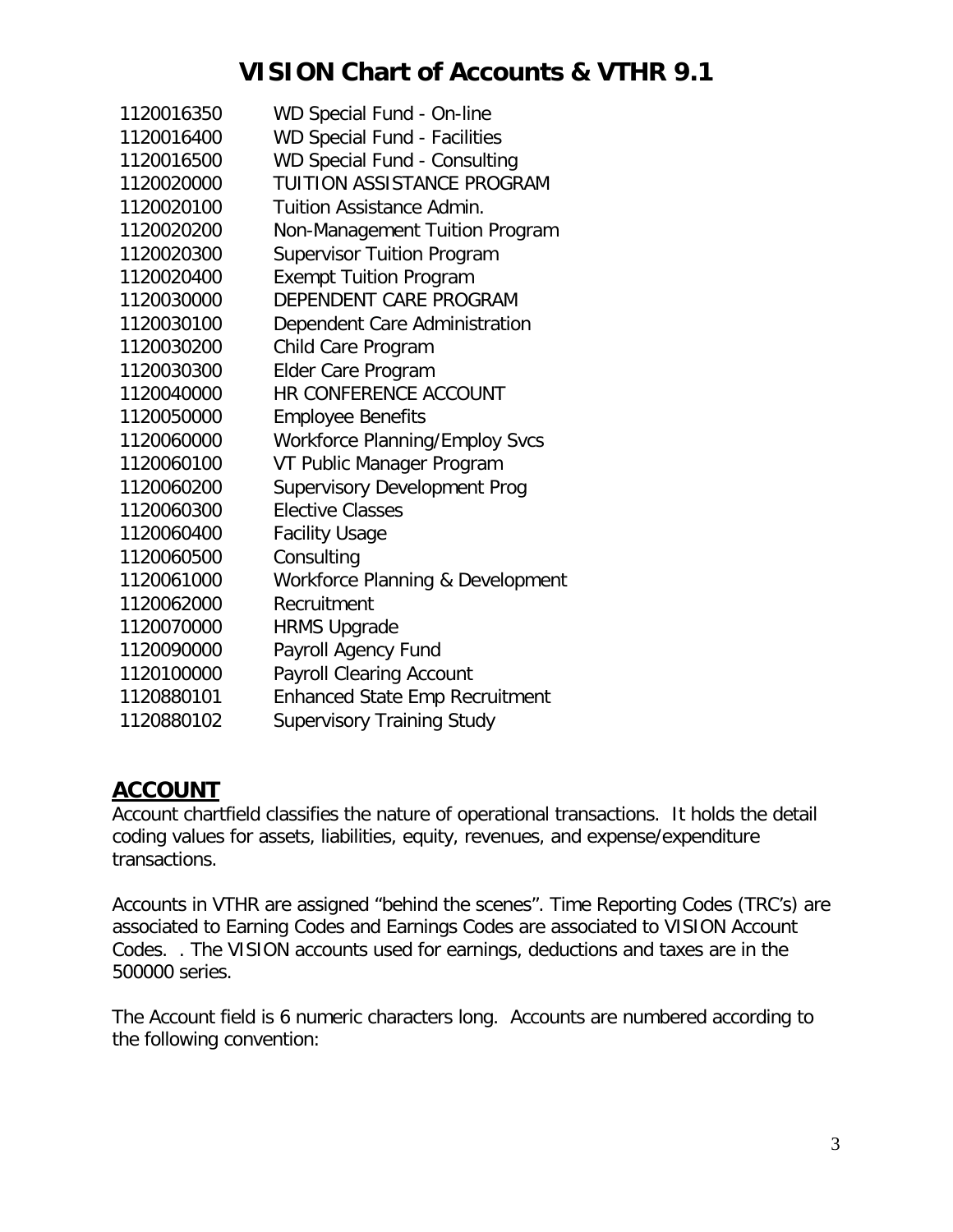|                                | Numbering     |
|--------------------------------|---------------|
| <b>Account Type</b>            | <b>Scheme</b> |
| Assets                         | 1XXXXX        |
| Liabilities                    | 2XXXXX        |
| <b>Fund Equity</b>             | 3XXXXX        |
| Revenues                       | <b>4XXXXX</b> |
| <b>Expenses</b>                | 5XXXXX        |
| Expenses (AHS Grant Exp)       | 6XXXXX        |
| <b>Other Financing Sources</b> | 70XXXX        |
| <b>Other Financing Uses</b>    | 72XXXX        |

### **FUND**

Fund chartfield maintains the fiscal and accounting entities in which financial resources and the use of those resources are grouped according to statute, regulation, or current accounting standards (GAAP, GASB, etc.).

Funds are one of the required fields in a Combo Code. (More information on Combo Codes are below).

#### **Fund Chartfield Numbering Scheme:**

- The fund chartfield is five digits long
- Funds are shared across the State (i.e, stored under a SetID = STATE)

#### **Commonly used funds across State Government**:

| <b>Fund Number</b> | <b>Fund Name</b>              |  |  |
|--------------------|-------------------------------|--|--|
|                    |                               |  |  |
| 10000              | <b>General Fund</b>           |  |  |
| 20105              | <b>Transportation Fund</b>    |  |  |
| 20205              | <b>Education Fund</b>         |  |  |
| 20405              | <b>Global Commitment Fund</b> |  |  |
| 21%                | <b>Special Funds</b>          |  |  |
| 3%                 | <b>Bond Funds</b>             |  |  |
| 63%                | <b>Agency Funds</b>           |  |  |
| 64%                | <b>Agency Funds</b>           |  |  |

**PROGRAM:** (required for some departments)

Program Chartfield maintains a description and a set of objectives toward which activities and resources are directed.

• The program chartfield is five digits long.

• Under Set ID = STATE so they can be shared across business units.

Program may or may not be included in a Combo Code; it depends on the department's needs.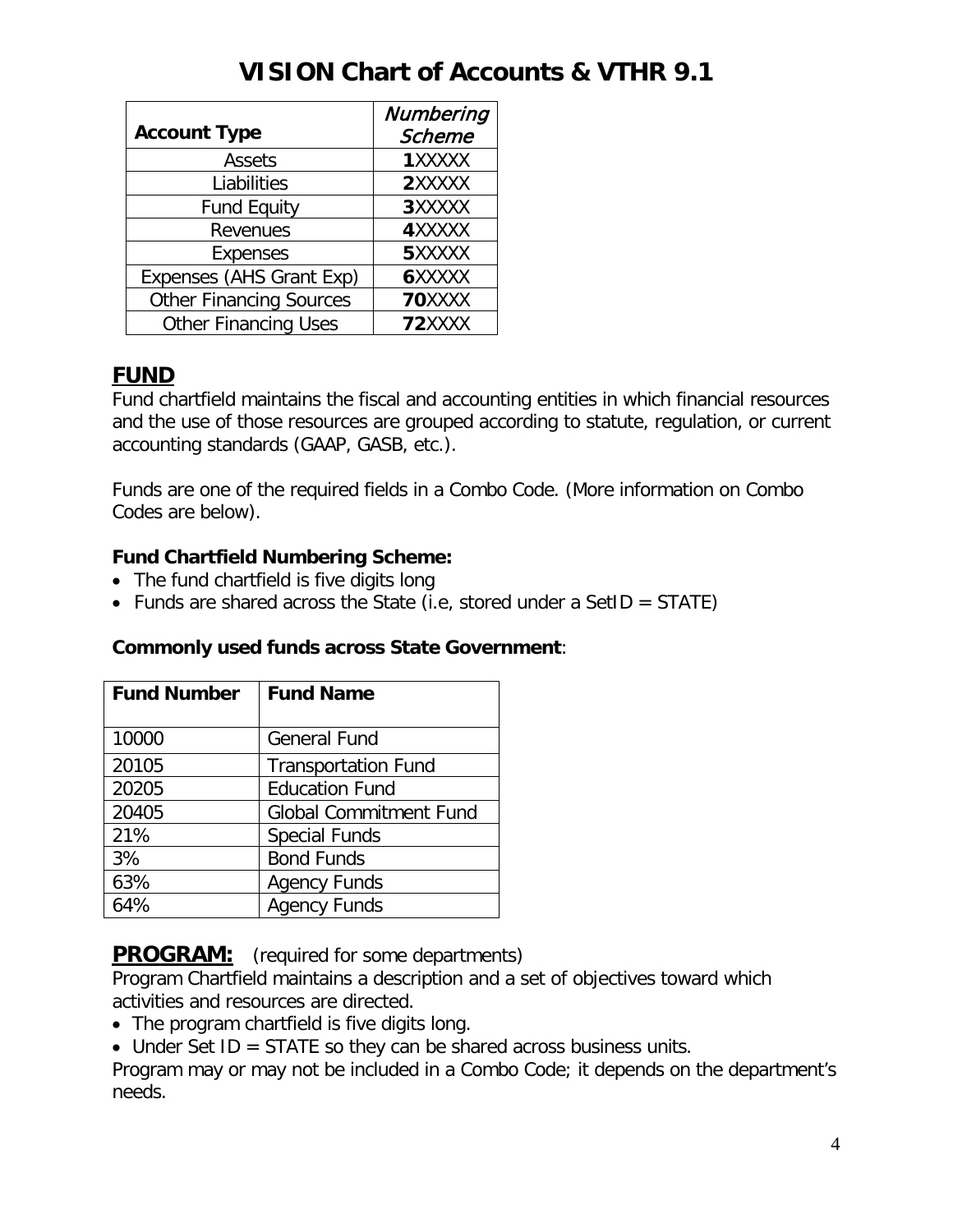### **CLASS:**

The Class Chartfield will be used to track activities relating to programs and across program lines based on departmental, administrative, or legislative needs.

- The class chartfield is five digits long.
- Under Set ID = STATE so they can be shared across business units.

Class may or may not be included in a Combo Code; it depends on the department's needs.

## **PROJECT:**

The Project Chartfield captures and controls project or grant information to which funding sources are applied. Project may or may not be included in a Combo Code.

- Project ID's are up to fifteen characters long, and can have any combination of numbers and/or letters.
- Under Set ID = Business Unit so they **cannot** be shared among business units. The same project cannot be located under different Set ID's.
- Can be used to only **track** expenditures, or;
- Can be used to **control** expenditures by defining a budget and funding source specific to the project.

### **How Chartfields are created:**

Chartfield information is requested by Departments on a Chartfield Request form located on the Finance and Management website at the following link: [http://finance.vermont.gov/forms#VISION.](http://finance.vermont.gov/forms#VISION)

Departments fill out the required information on the chartfield request form, including associated descriptions.

## **Combo Codes & Task Profiles**

#### **COMBO CODES:**

Accounting for time in VTHR uses Combo Codes. A Combo Code represents a string of chartfields. Each Combo Code must have at least a Fund and Dept ID. (As mentioned above the account chartfield gets added to the process as earnings and deductions are processed in payroll.)

Combo Codes originate in VISION and get messaged over to VTHR. Combo Codes are created for every possible combination of chartfield values that an employee's payroll and benefit cost may get charged to.. The advantage of Combo Codes is that only valid values exist in VTHR. All Combo Codes have the correct combination of fund, dept ID, program, etc. as determined by each department's Business Office.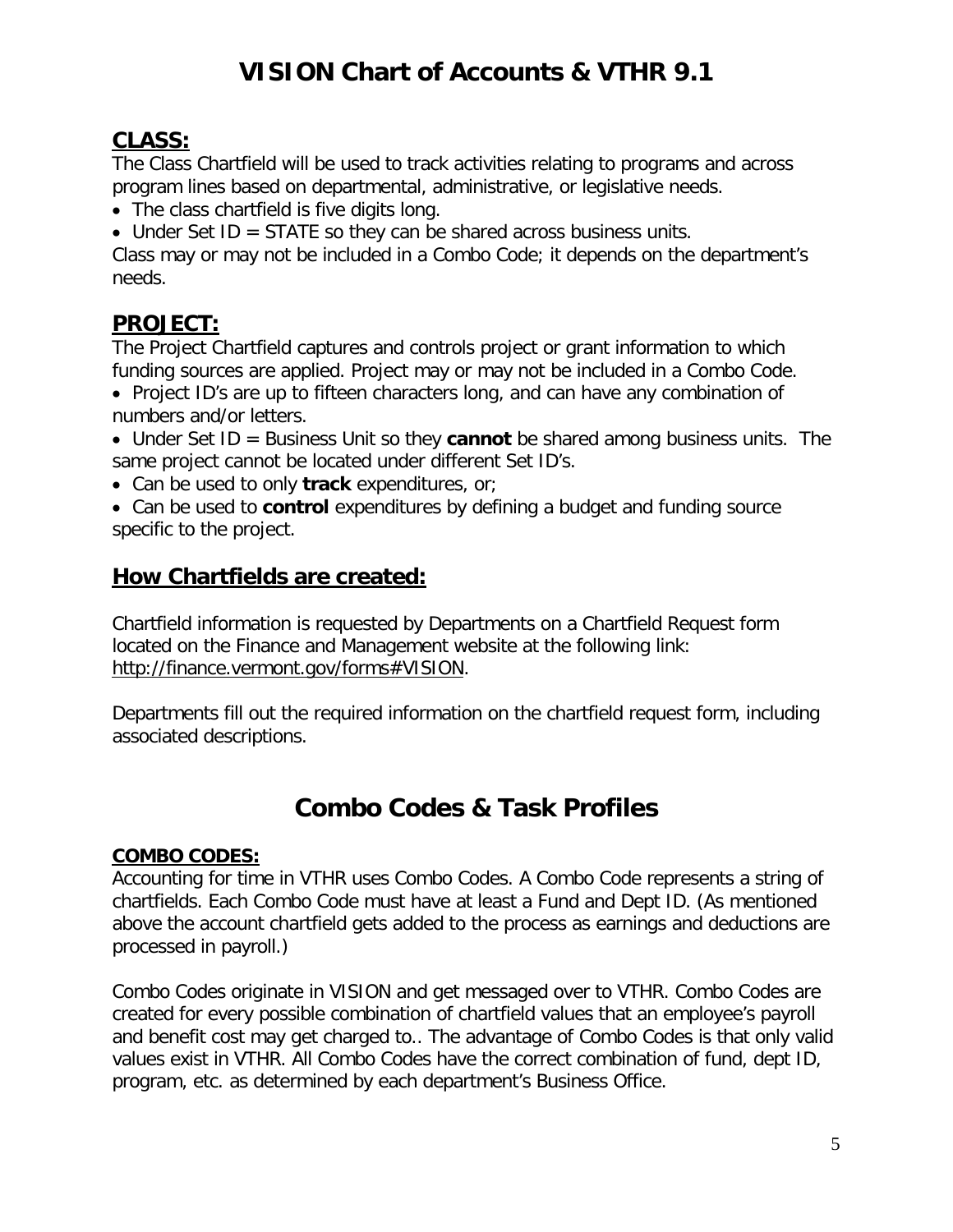| <b>Combo Code</b> |           | Dept ID    | Program<br>Fund |       | <b>Class</b> |
|-------------------|-----------|------------|-----------------|-------|--------------|
|                   | 000143594 | 6120010000 | 10000           | 51140 | 10100        |
|                   | 000316640 | 6120010100 | 10000           | 51574 | 80003        |
|                   | 000668907 | 6120021000 | 10000           | 51140 | 70075        |
|                   | 000011764 | 6120010100 | 10000           | 51140 | 80001        |

The table below is an example of Combo Codes and the relation to chartfields.

#### **TASK PROFILES:**

A Task Profile is an alphanumeric description of one of more Combo Codes. Each Task Profile is assigned to a Task Group. One Task Profile can be used in several Task Groups.

To use Task Profiles, an employee must be assigned to a Task Group. The employee will only be able select Task Profiles that are in the assigned Task Group.

The benefits of Task Profiles include:

- Provide additional defaulting at the Employee level. Task Profiles can be set up as a default on the Time & Labor Employee data page. This will override Department level defaults that are set up in Payroll.
- Attach descriptive values to what is seen at the point of entry.
- Restrict values that are available for entry using Task Groups. Employees are only allowed to use values that are deemed valid for his/her particular Task Group assignment.

Each department can decide whether or not to use Task Profiles. Considerations include:

- Department administrative bandwidth needed to support this model and efficiently maintain the Task and Employee level data.
- Desire to limit the accounting entries that are made on the Timesheet and/or simplify the selection of combo code.
- Amount of change in time reporting requirements. Given the amount of work that is required to maintain this model, it lends itself more to an environment where Employees work on the same set of projects for very long periods of time.